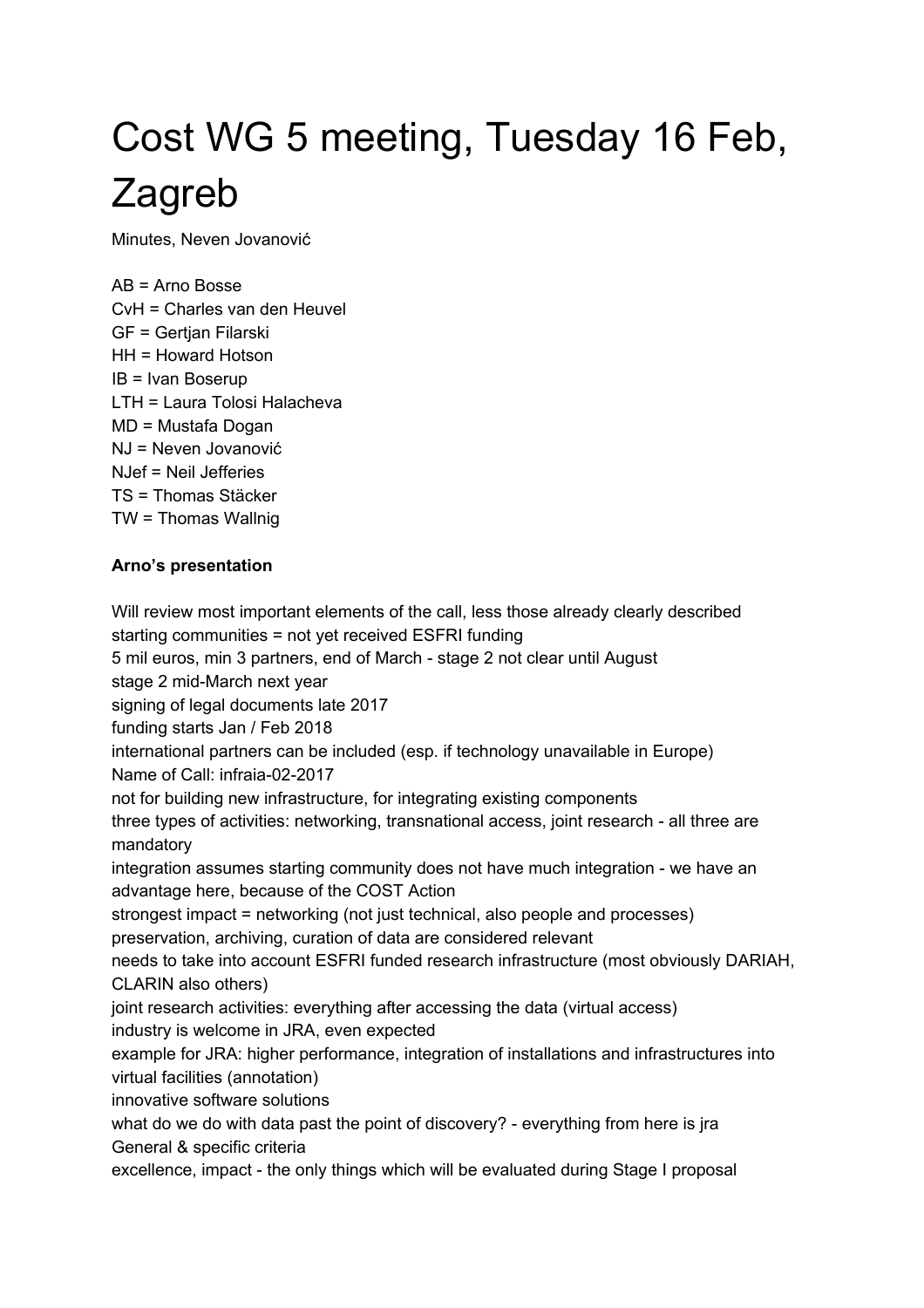evaluation: excellence first, selection based on impact (weighted 1.5, but not in stage 1); threshold: 4 of 5

research & innovation: general; least generic, worth paying attention to: "beyond the current status quo" (meaning, beyond what is standard/wide-spread today)

excellence is also general: clarity, soundness, visibility

impact: reuse of material beyond research community, but also: whether the criteria stated are met

TW: what will happen at stage 2 in terms of evaluation? Requires details of work packages, plan of action, division of resources, management plan etc.? AB: Yes.

Phase 1 Template categories

Primarily the concept (judging excellence): objectives, relation to the challenge, concept / methodology, ambition (beyond the status quo), summary - table of partners, expected impacts

It is not always clear how the points are different, but it gives us flexibility to choose where we say something

18-20 pages in all, ca. 3-4 per section, plus cover, table.

N.B. We are not expected in Stage I to say in detail who is going to do what & with what (financial) resources; instead, focus on what we're going to do, with whom, to what end The list is not final, we can add (even remove) partners for Stage II proposal as long as we don't change the overall plan/concept.

We need to work faster - not rely on preparing the documents and present at the WG meetings

A coherent sketch (Google Doc) should be presented to the Action, then rewritten HH - about the six points template categories and its redundancy: concept and methodology are very important, objectives can be brief, table is small, impacts follow clearly from the ambition; there is some breathing room

Methodology includes more than the infrastructure - also networking

Relation to the work programme - to the challenge

TW: "bring together", "integrate" -- important words from the call

GF: no prior ESFRI funding - COST is not ESFRI

AB: only one project per research area will be funded - there are generic and specific needs; both focus and multidisciplinarity are required

GF: It would be good not to widen the scope too much, keep focused on the Rep of Let TS: Where do we bring DARIAH and CLARIN in? Is some commitment required?

AB: Generally, there is nothing required. But, we need to reach out to them asap. Technical infrastructures will need to be integrated in some form. EUDAT, text mining, cloud-based capabilities could be explored as well but CLARIN and DARIAH have to be there VU: what about outcomes, do they need to be mentioned in phase 1?

AB: Not in detail. The time between stage 1 and stage 2 - position papers on parts of infrastructure and parts of the bid, describing it in more detail, discuss in community, then print elaboration of what we want to do.

HH: We will use COST to bring out a volume about our aspirations (contributions to go online, commented on by community, then as a traditional publication)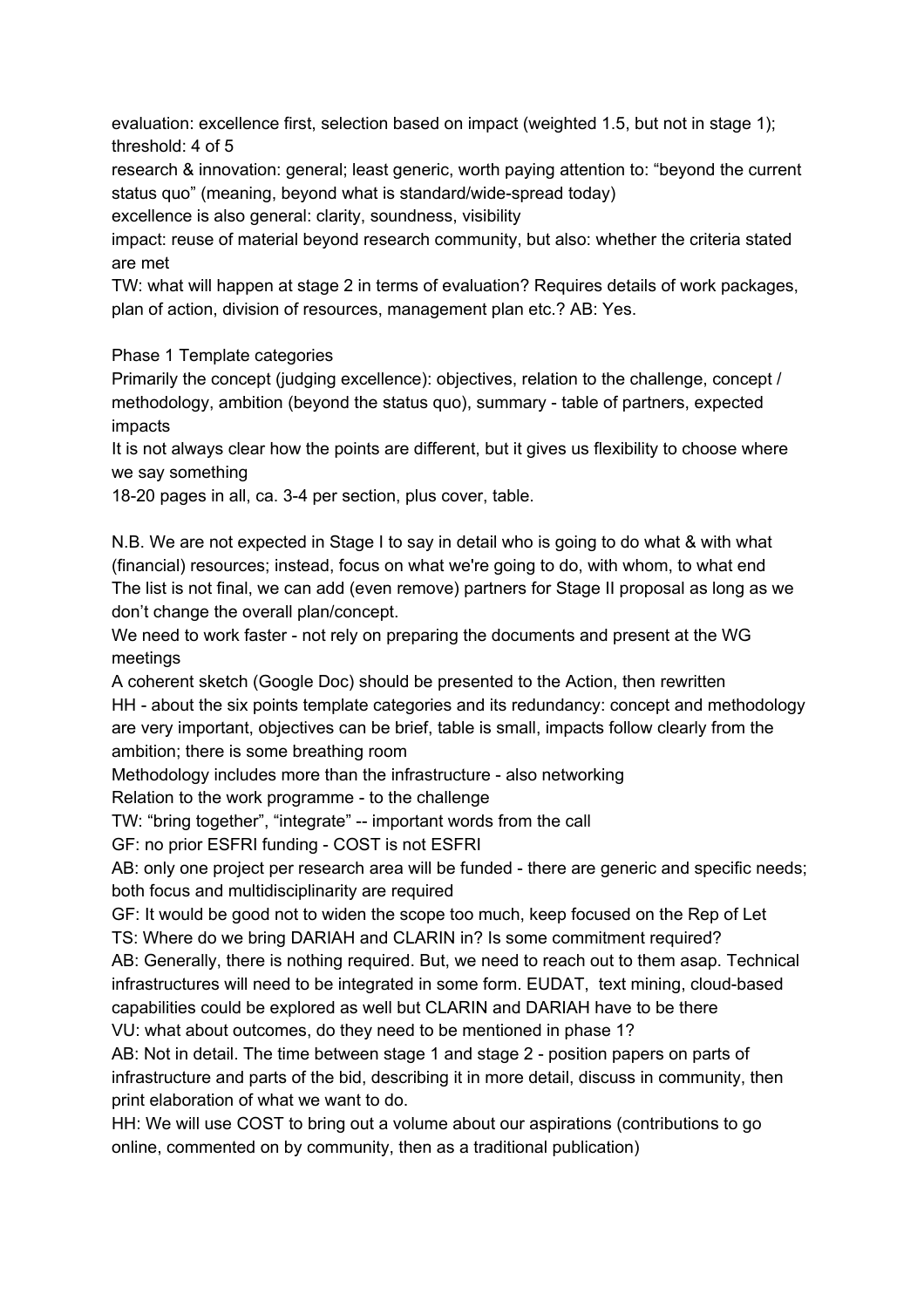AB: impacts in the call don't make a direct reference to outputs (effective research produces outputs)

TW: networking activity which opens dialogues between collections/scholars/developers can be a form of output (publication digital or analog)

MD: What is significance of not having a partner from industry?

HH: Worst case, it could be an opportunity to eliminate the proposal. Industry partners have to be brought in, both big and small.

# **Howard's presentation**

 $HH$  - parts of our agenda map to application sections described by Arno; 4, 5, 6 will be discussed tomorrow. 5) Content providers are an important issue. 6) Process: how will this be done

Need to be decisive, structured and disciplined this time - we want to know how will we go ahead, with some firm decisions.

We start with a clear focus and potential for opening (chronology, geography, themes, textual reach, social dimension, material aspect exchanged in networks) - European cultural and intellectual exchange across ages

Do we mention the potential, for the sake of those who do not have an intuitive grasp of it? We need to understand the mentality of the funding body. We have to ask people in Brussels (h2020 can tell us). National contact points are not authoritative enough here. Potential for expansion is attractive (a transnational entity existing for hundreds of years).

NJeff: Technology is not a limiting factor - content providers, community

HH: EHRI/Holocaust is a well-known entity, RoR not so. But Republic of letters is also a good metaphor for what we are doing with this action - transnational, from the bottom up. A demand-driven project.

TW: is the delegation to Brussels feasible before 30 March? Are the relevant people there (or in other parts of Europe)? The group-building is a slow process

HH: this belongs to tool-building agenda (prosopography is part of package); sustainability is also important to have in mind. Where to find the people? If somebody in h2020 would read and comment a mature proposal, this would be advantageous. It is important to ask whether our interpretations are right.

LauraT: a good infrastructure can be expanded, material part with more difficulty. HH: Question of scale - 3.5 mil w/o overheads, 3 mil net; 1 for bringing in data, 2 divided among key infrastructure providers - needs to be prioritized. The core tasks which allow a fully functional basis for development and expansion.

HH: more about the scholarly community than technology infrastructure (which is relatively modestly developed)

AB: the money really should not be used for building something from scratch (capital funding is not allowed at all); we need to integrate what is already there; tools have to enter at (minimum) the prototype stage, use funding to attain production quality.

MD: governance? processes, workflows, data validation (cmp. Europeana) this question can come from the commision

NJef - linked data can offer a way for somebody more restrictive to use what we have produced

Listing the partners who can help us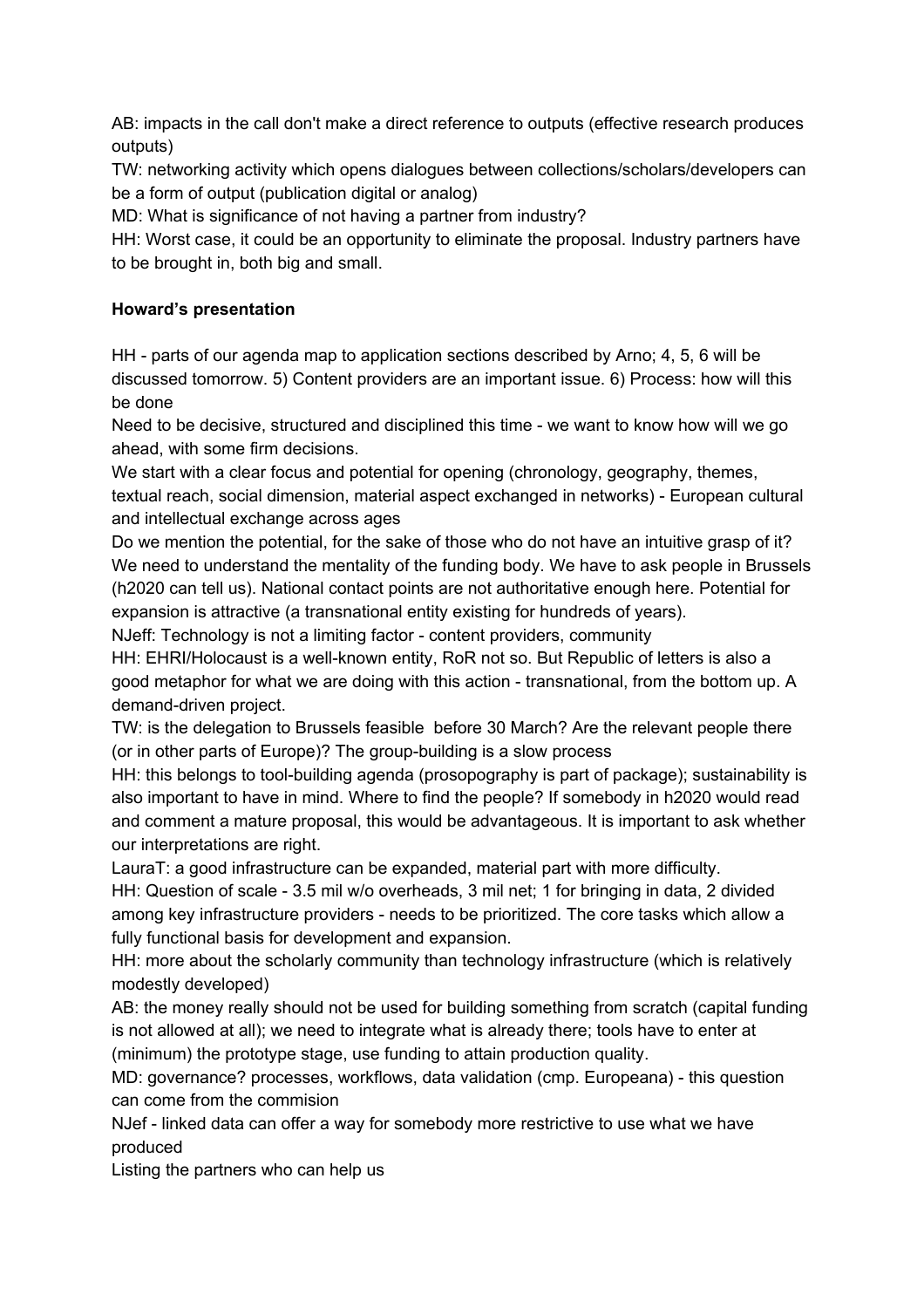- which parts are existing
- which partners can help us assess the components
- which infrastructure components need to be developed
- who can help us develop

#### **Neil's presentation**

object model - data surrogates for object; detailed metadata, not completely standardized (hopefully being standardized); open-shareable metadata to be deduplicated; annotations (scholarly, transport layer for enrichment, analytic tools)

Ivan: relations between providers and the central point? The record has an id number elsewhere as well, how to show this?

NJef: depends on the collection holder!

HH: the modes of collaboration have to be clearly explained

IB: the idea is to use the project as a stimulus to raise the level of categorization

NJef: version history is possible in EULO in a box

The high-level ideas will be presented here, details of implementation later

AB: Benefit for the local institution / provider?

TW: the work of the developers/librarians is not free - neither is that of the scholars

HH: there is an incentive for institutions to join early on, when the risk is high

Laura: what about conflicting annotations?

NJef: they are attributed, they can be themselves be annotated. The knowledge model includes inconsistencies

APIs: for discovery, outside; for jra's, annotation

TS: an institution offers data, EULO promises enriched data back; what kind of format will be provided, RDF? German institutions are not able to harvest that data.

NJef: this is what is EULO in a box for

MD: content providers must use the feedback

TS: make a point: it is easy to integrate for your institution

NJef: network will provide assistance to show how this is done; outreach and enabling work is mostly human

HH: multiple visits to major institutions

GF: local integration must be possible

TW: a test case with small amount of data is also a possible approach

CvH: these are services - for experimentation (also training)

HH: one hour of time for a presentation, six months later we present something in an afternoon

NJef: four year cycle is a good opening

CvH: CLARIN provided time and expertise, it was a good approach

NJef: get together institutions and developers, this will be ok

IB: advantage for institutions - access local record, enter greater database from there; offering local users wider advantages

NJef (after break): Collection holder view of EULO in a box; scholars view

Leveraging existing infrastructure - a list is compiled

AB: vast majority of people are not in VIAF or the like -- there is a responsibility

GF: DBpedia?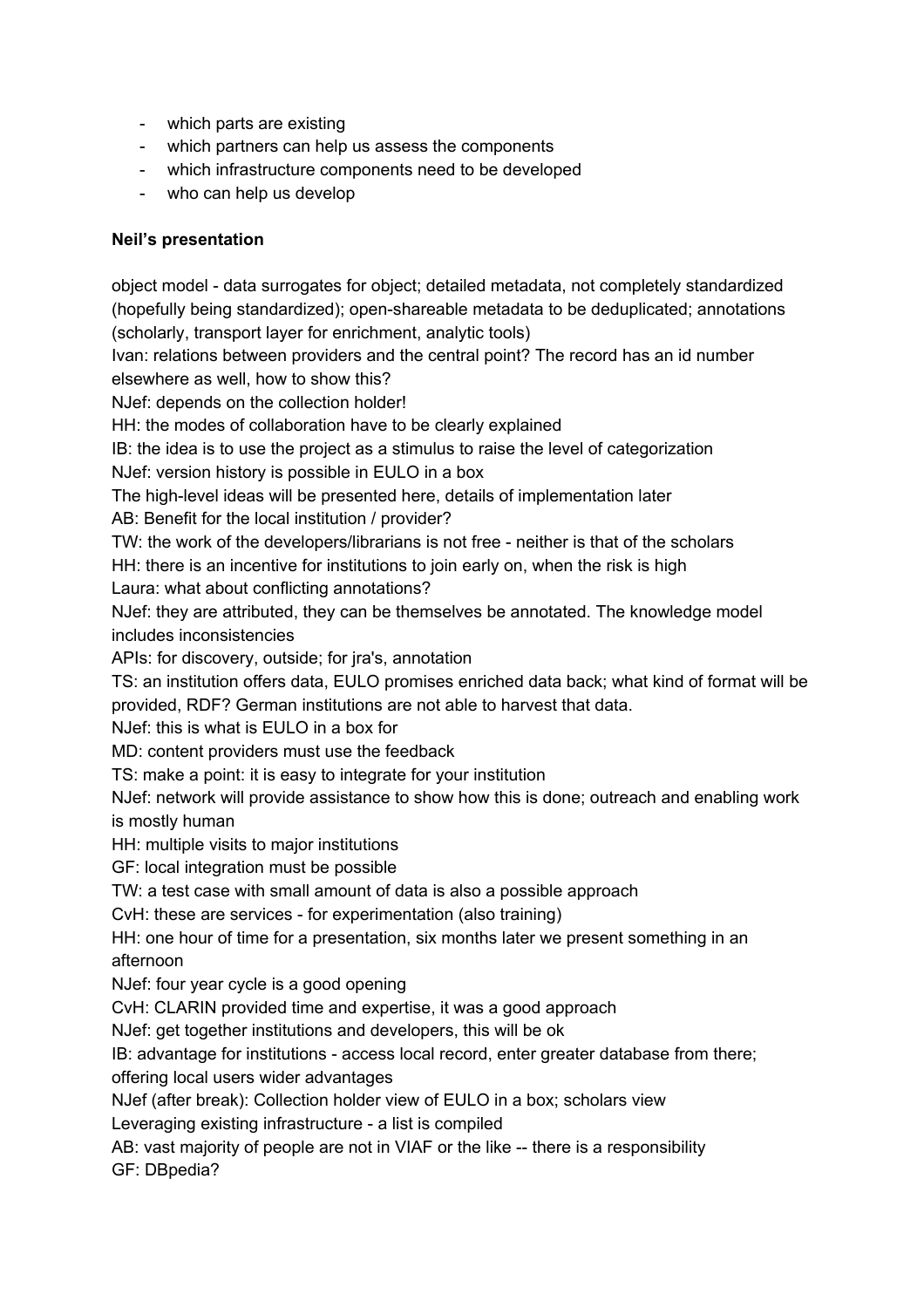NJef: can be on the list to be assessed. We would run a "sameAs" service.

TW: building new ontologies for Early Modern? (For social status of people -- possible technically, but hard to get it accepted)

IB: We want to show library users and librarians view as well.

NJef: This can also feed search engines etc.

CvH: there are existing factsheets of standards and tools...?

NJef: preservation service -- could be offered to partners (for their annotations)?

HH: place authorities were discussed in WG1 - they could provide expertise (by the end of March or April)

HH: we will be holding some data in the hub -- deduplication, enhancement; it can be propagated to all the resources listed. A historical gazetteer of Europe will be incrementally produced by scholars all over Europe. Such authority files could be major outputs of the project.

CvH: this is tempting, but how to organize it? What to do in cases of conflict?

TS: enrich already existing agencies is a good point (when we identify letters, we are the source)

HH: sources for identifications -- potentially, our contribution is large, more people wrote letters than books

MD: persistent identifiers for letters link to DARIAH, it could be of interest for them and for us HH: how to assess just one candidate? What assessment does NJef need? WG 1 can provide this for place and time authorities. Biographical resources: wg 2, place/time: wg1 NJef: this leaves open identity / authentication, identifiers, hosting, preservation; we can say that we are considering

AB: but we also have to say we're integrating (provide list, assess)

TS: criteria -- quality of data, reliability, accessibility of data

GF presentation

Implementation of an infrastructure has already started at Huygens, but what will it do? Illustration of workflow. It starts at the analysis stage (materials are digitized and transcribed)... but it cannot start there, we have to take into account transcription etc. Annotation: Huygens - Alexandria store

Resolution - Timbuctoo store (knowledge graph -- important also for parsers)

Example: Resolutions of States General - very structured, very varied corpus

A very large, very slow project cannot be accomplished in human history

Transkribus can recognize handwritten text -- it should be looked at!

This is a good chance for integration

TW makes a case for using transcription to train students

HH this is something that any scholar can understand and relate to

Analysis -- semantic parsing, language recognition, resolution of implicit dates, formulaic language

The number of annotations creates XML problem

Solution: switch to graph model

Problem: hard to scale up

Laura: compare technologies used ab ontotext

GF: RDF also does not scale well

MD: Level of granularity?

GF: token level (although it can go lower)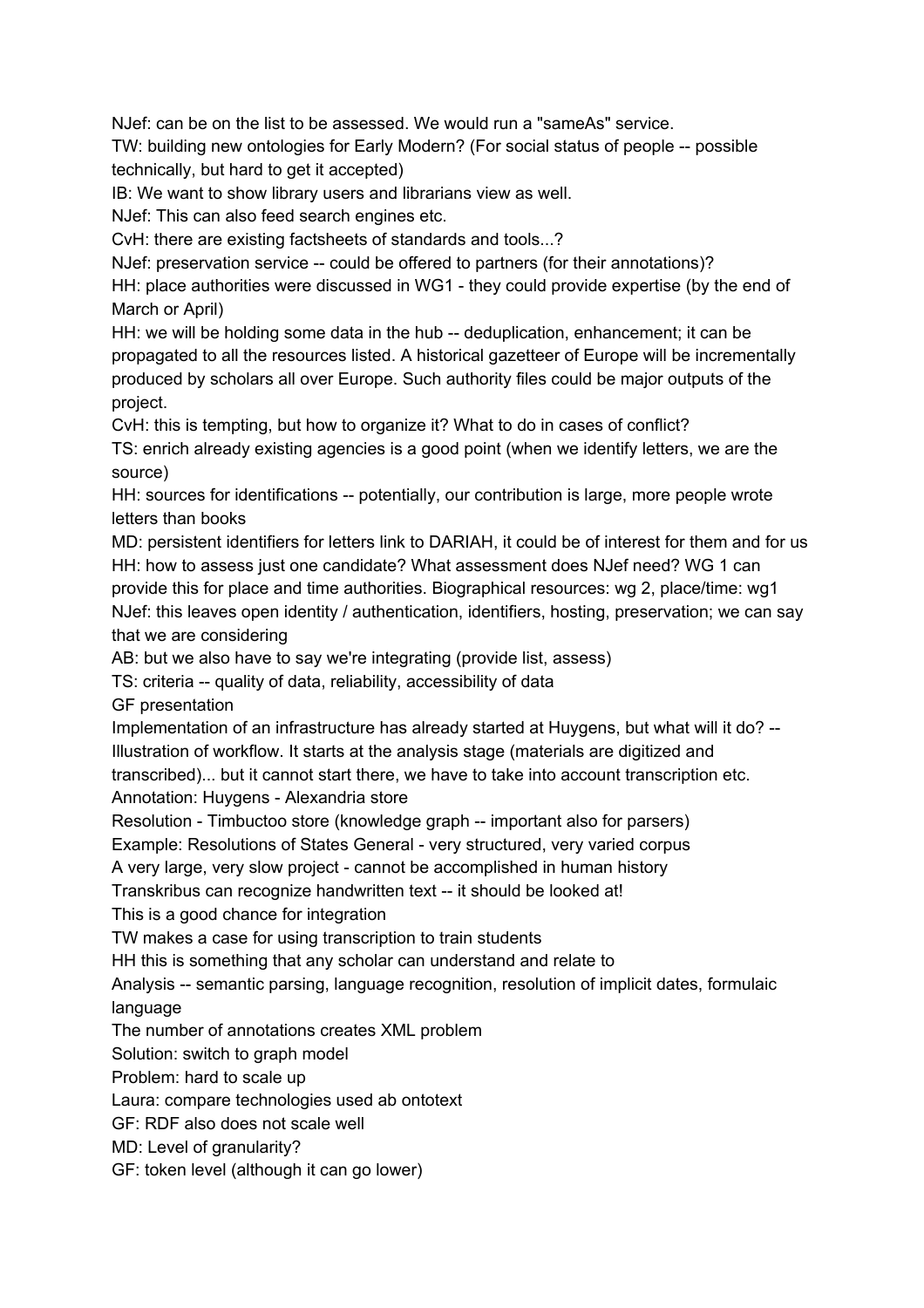HH: two years before funding for four years -- what can be done in six IT years? We might be doing something else; we won't go this route necessarily -- we have partners involved in developing who could be solving a significant problem, integrating also emerging solutions. We would prefer state-of-the art solution, even though we have a fallback.

CvH: we can address the problem of technology advancing

TW: do we have to present a timetable?

AB: not at this stage, in the narrative only -- ambition includes being beyond the state of the art in the sense of beyond what is widely in use today

TW: glacial pace of scholars adapting to technologies - timeliness of the application: if not now, it will diverge

GF: Resolution stage: different sources about same person / information / event

Within CLARIAH it will be more generic -- currently limited to what Huygens scholars need NJef Follow the graph and come back to library (to enrich it)

HH: tools and analysis -- what about analysis? Priorities for tools?

TW: Definition of "Joint research activities"?

AB: No single definition, but it can be thought of as 'everything you do with data once you get an access to it'.

CvH: Interface for queries, visualizations

Laura: a combination of traditional and innovative ways

NJef: in Oxford (and at Huygens) there are different interfaces

HH: what tools do we want to integrate? What partners do we want to get to do it?

People are exchanging user histories: find me everything by person X... send it to Transkribus...

GF: can we feed Transkribus annotations an annotation schema?

TS: A better approach -- define interfaces, define use cases

AB: This has to be defined for EULO in a box, and it has to be done in Zagreb!

NJef has to show the structure

1 Fedora as a versioning object store

2 hydra - blacklight for basic discovery

3 interfaces to feed into the system

4 editorial workflow (from EMLO)

5 linked data platform - RDF models

Who can contribute? Java / Groovy expertise - Huygens can do that

GF: how does this stack relate to other choices? Has to be discussed. Huygens would take on a part of it.

Vertical organisation between 2-3 partners, test-driven fashion

key expertise: integrating with another infrastructure

Laura: technical issues she needs to understand, they have a triple store

NJef: another triple store can be plugged into fedora

MD: they would be interested in minting identifiers

AB: Stanford needs to be reached out to now; Gertjan can help us come up with certain criteria to structure the decision...

AB: for technical partners another revision is needed, with a bit more context; for content partners this is enough

NJef - possibility of collaboration with Stanford (people, probably for free)

GF: can offer three to four people, Gottingen as well - 12 engineers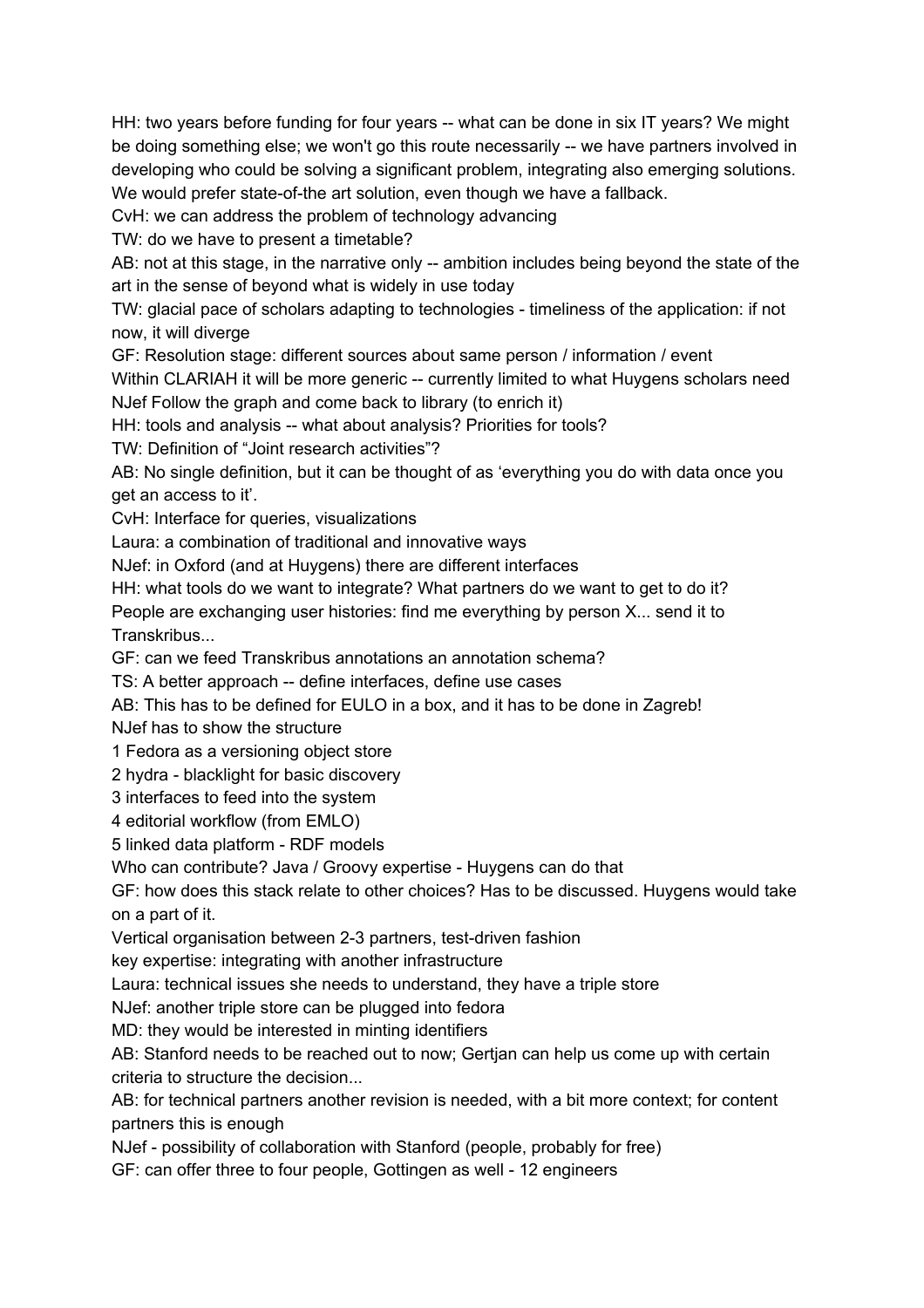AB: what expertise is needed?

GF: people pick up technology quickly, but to get them is a problem

NJef: Stanford can give annotation engine (hypothes.is), Microsoft would offer

MD: DARIAH could offer hosting

AB: it would be good to sketch up requirements

GF: there are risks in putting people in phase 1, they will expect something..

HH: is it better to say "with a small group we will accomplish..."

NJef: Stanford in advisory capacity

GF: three major technological partners would be ideal

TS: if three partners are minimum, would this open up place for a commercial partner?

HH: one small to medium enterprise industrial partner would be welcome

HH: A good powerpoint presentation for data partners March 4 is needed - recruitment

AB: A look at the calendars is needed for availability.

MD: and some time for internal processes is needed

GF: for the next round the financing and the whole process will be needed, for now it's ok.

Wed 17 Feb

# **Thomas' presentation**

TW Historiographical agenda

networking and historiography

the call and our proposal

networking activities

COST has a technical agenda and a historiographical one (researchers, not content providers: editors of letters, commentators...)

WG 2, 3, 4 connect technical points with theory

the term "methodology" is used in a different way in historiography (vs. technical side/bid) translate functionalities (visualisation, statistics) into existing scholarly language: history of knowledge, Begriffsgeschichte

Showcase a broad portfolio of historiographical resources, from traditional to network / social context to document-oriented archival approach: not only one need, but a broad spectrum we're addressing

HH: explains tasks of wg's and theoretical layers: align workgroups to wellestablished practices in the discipline, as a set of complementary approaches

HH: the application will be read by IT specialists, the descriptions have to be intelligible to non-specialists

TW: if somebody is sent to Warsaw to assess value for community, we should be prepared CvH mentions the Vienna document which should be revised in light of what TW is saying now

TW: introductory sessions should be shaped like this, the rest can deal with case studies IB: where is media research?

CvH: also history of collecting, material culture

TW: call about networking activities

pooling of distributed resources is the core of what we are doing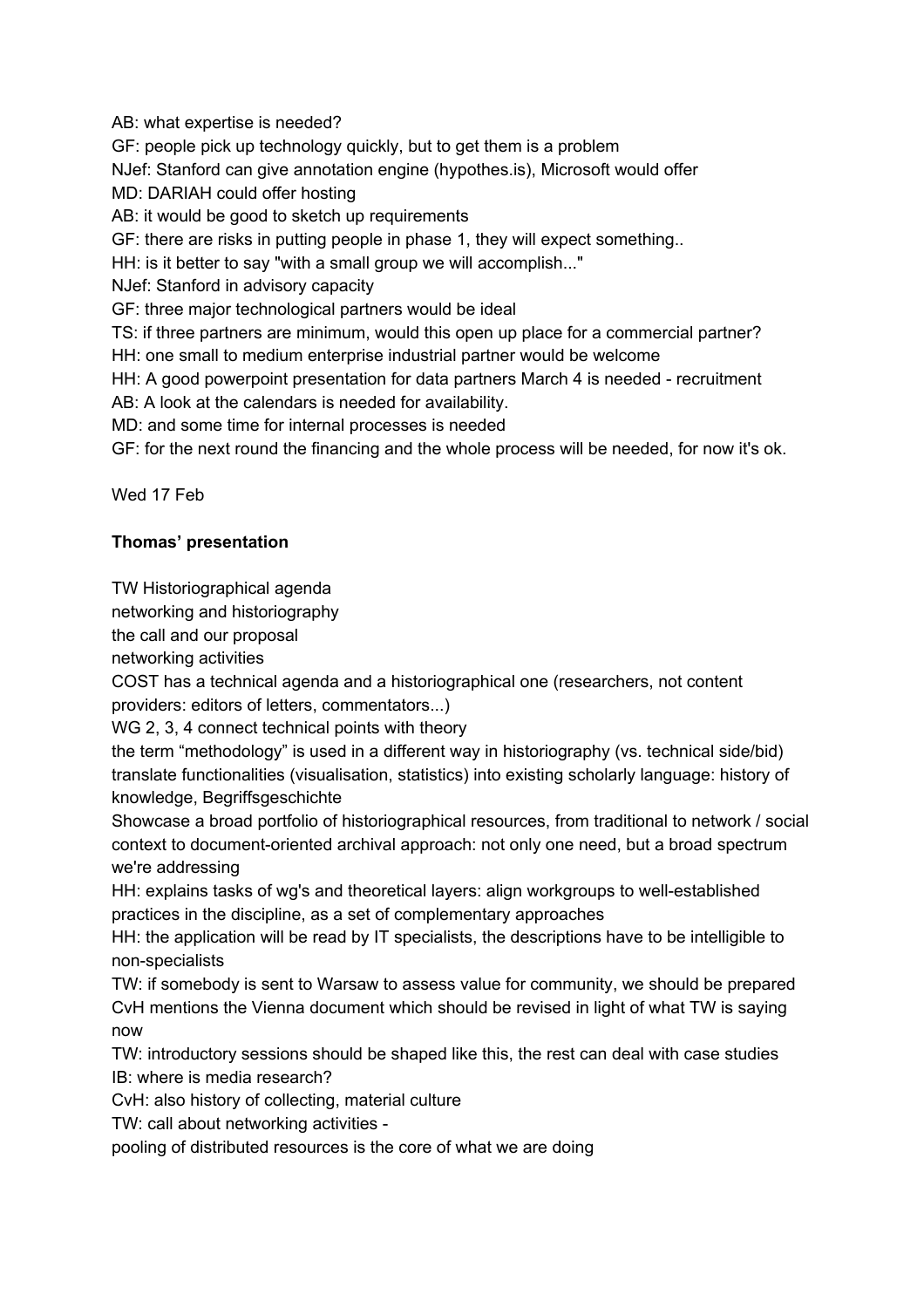CvH: not only monograph, but also enhanced publication (with website) - a networking activity

AB: commented online articles demonstrate the understanding of the community

CvH: involvement with a publishing house? enhanced publication - data, comments goes over to media

AB: joint management - for reviewing contributions; curation quality standard?

MD: automated validation could be possible

TS: is the project in position to enrich or convert data?

HH: data in whatever form would be welcome, because providers were not able to do it on their own; just knowing that the letter exists is a start. Non-standard data can be excluded if necessary

NJ joint management: how to apply for EULO in a box, updates, help?

TW common standards are connected with joint research activities (authority, ontologies) EULO in a box roadshow: spreading good practices, outreach and training; also STSM use the tools which were tested in cOst action - here ends the excursus discussion that in fact pertains to the Joint Research Infrastructure part

TW: for stage 1 proposal

types of activity

- STSM, training, workshops

types of scope / audiences

- scholars, collections
- put money into smaller collections
- test data merging

HH satisfied with STSM and training schools (young energetic people); training workshop is different from roadshow

HH issue of publication - not traditional article in traditional journal; highly innovative publication plans addressing the project core, keeping at bay traditional requests TW does not think this is a big danger; scholars, librarians and developers all have to get funded

HH the call is not about the discipline, about infrastructure; allow scholars to graft research projects onto infrastructure (funding to help people write grant proposals); experience from CofK - help people formulate their project

AB DARIAH tried to set up virtual competency centers

MD: could the resources be shared? Would there be opposition?

HH does not think so; application reviewing is hard work

AB mentions US models of humanities centers (UV Scholars' Lab - serving graduate students and less faculty, training them to get the kind of competence they need)

AB will open the Google Doc, keep it until 25 Feb

HH is 500.000 enough? OK? (everybody agrees) - a website will also be required, can raise the sum if necessary

AB about name EULO - reassembling the republic of letters (people think it a good idea)

# **Laura's presentation**

LTH presentation of ontotext - a company dealing with heritage institutions news enriched with concepts from dbpedia (based on open data repository)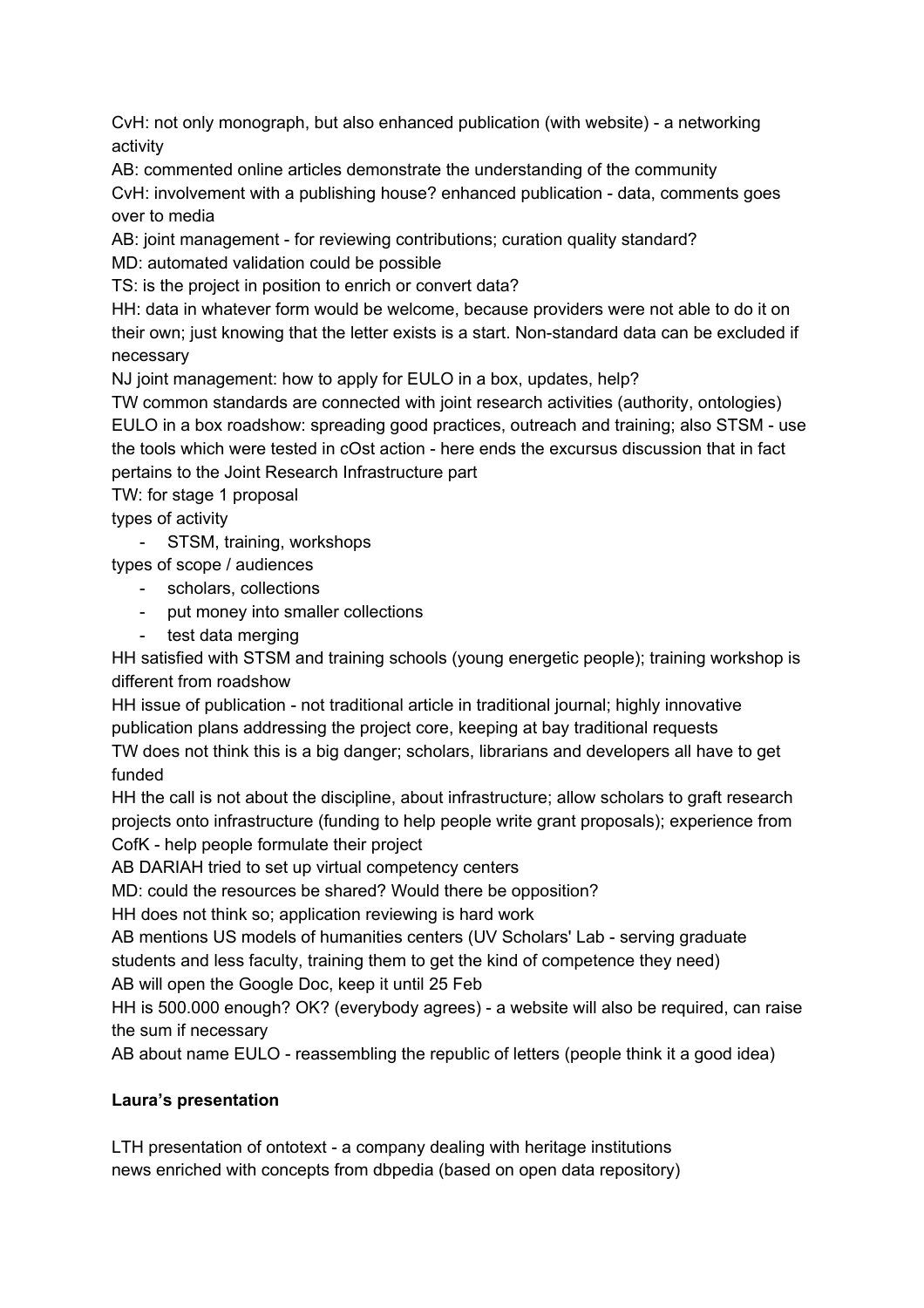TS to LTH: how does ontotext provide provenance of information?

AB why is it 85% likelihood in machine inference?

NJef ontotext could use existing texts to make inferences for an amount of data cleanup;

also enrich data -- this can be offered back to content provider

HH to LTH - reconcile by accessing a domain-specific cloud of data

GF: can we use the ontotext knowledge base for other purposes?

LTH - the linked data is not property of ontotext, only the uri

TW - who will own the EHRI data?

LTH - probably not ontotext; she will get an answer on that

AB wants to know where ontotext makes money - database, consultation?

NJef also wants to know about pricing

GF about open source software (regarding EU rules): where do they stand, can we get an open statement? (to compare open vs. closed)

TW - addresses balance between industry involvement and open source

AB would like to see contributions of ontotext for EHRI bid, and contact partners in other cultural institutions (why they chose ontotext, what were the advantages) IB presentation of CERL

European library organisation delegated to CERL all issues regarding cultural heritage; projects distributed between Uppsala, Gottingen, London. The number of members (paying) is being expanded; there are also US members

CERL established a multi-lingual multi-cultural thesaurus and gateway, freely available and used - proquest is customer (EEB)

the database contains well-ordered synonyms of personal names

CERL portal of manuscripts (and early books)

2.5 million manuscript records, harvested from available files

they want to expand access possibilities - letters as a special group (access to Vienna corpus of letters)

there is a possibility of establishing a corporation

AB - what is status of CERL (legally)

IB-private company under English law (can be an industry partner)

HH - sees points of contacts and modes of interacting: authority file (eminent members of the RofL); would CERL be interested in a reciprocal relationship? Most urgent with whom do we need to speak before the end of March?

IB - the secretary of CERL could arrange something without formalities (IB would suggest that this collaboration be for free)

CvH - this could be a joint research activity

MD - Gottingen uses CERL in research projects

HH - CERL portal of manuscript resources should also have an authority file for

letter-writers; does CERL construct it? -- a quid pro quo. (This is acceptable) -- a letter / e-mail to secretary

# **Closing Discussion**

HH chairing

process of writing the application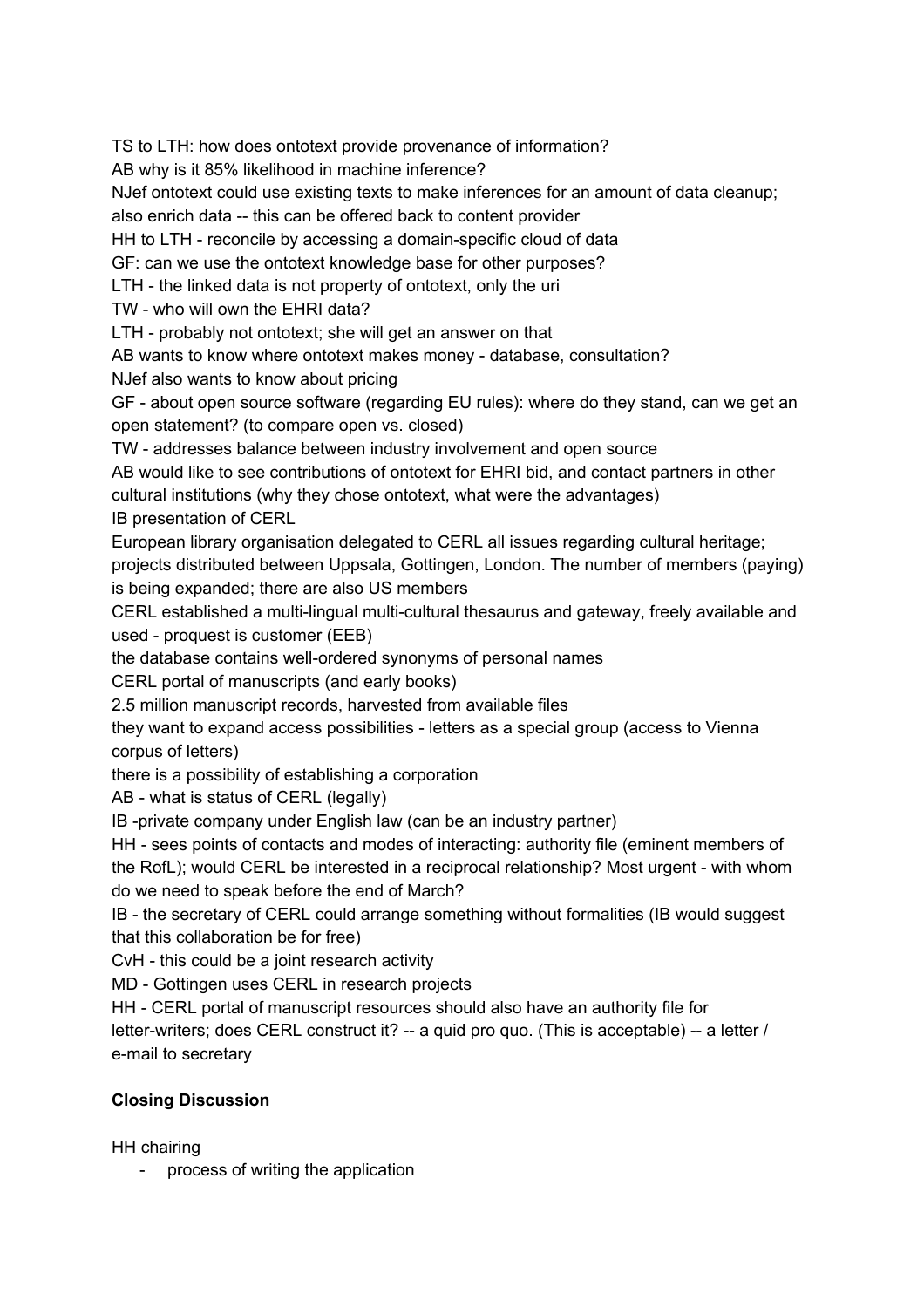- feedback from (major) contributors to the project (Herzog August, Royal Library, Prague)
- mix of contributors (large, small, different parts of Europe, archives, publishers, other data aggregators: CERL)
- how will the invitation to participate be received?

TS (on data sharing in Wolfenbuttel) - wg 4 works on that (identifying stakeholders); German national data points (Kalliope), but not clear on position in Europe; Dublin (Elisabeth Anne) is a potential partner. What expectations do the partners have? We will not be able to pay much for data, but we have to convince them that a win-win situation is (without funding). The project may trigger opportunities to bid for money at local funding agencies - use cases of partners working in tandem, contributing and applying locally for converting the data HH would like to make this offer to a carefully selected group (card catalog, no electronic) digitize, upgrade, standardize, ensure discoverability on an open platform; we will later offer a matching funding support. For March we need agreements with significant major institutional repositories.

TS wants to see hubs in countries -- finding collections, talking to people (examples of that kind listed for application)

HH - EULO on line as a national / regional repository

TW is working with Vienna in that direction, defining where do librarians work in the workflow HH this means discovering hidden costs, and defining funding needs

TS: state clearly in the application that this does not make the national work superfluous

AB: treat digitization as enrichment, metadata as the baseline

TS: Europeana offering a contract in English was a problem - for administration

HH: attractiveness of national institutions - IB and ML

IB: The Royal Library is interested in displaying its material in as many ways as possible: outreach (Fabricius letters, MS letter collections) - they would like the long-term benefit of being included in technological and intellectual upgrading

HH - can a draft of letter, discussed with IB, be a way forward?

IB will first discuss it with the director; a flexible approach is needed - from paying something and doing all the work, to...

IB - their catalogue is integrated

HH specific letter collections make a lot of sense as a starting point, but creating catalogue from scratch would be expensive - upgrading an existing catalogue would be preferred

TS - how to identify the right letter collections? A list of persons would be a great start. ML on hosting EULO in Prague, acting as a hub for Czech material, additional data to be fed into the project? -- Questions regarding technical issues. Scanning of catalogue cards -- ML does not know whether the Czechs need this and how they are solving it. A national node is reasonable; what space etc. should be set apart for data (and how to calculate costs)? Cooperation with other libraries: nationally, is it necessary? Sustainability - data repositories should be running after the project, have we thought about this?

HH - a list of questions is good.

ML - Academy of sciences does not function yet as a national hub for data (they host data for physics etc)

HH - would they be interested to function as a node for collecting material?

ML - yes